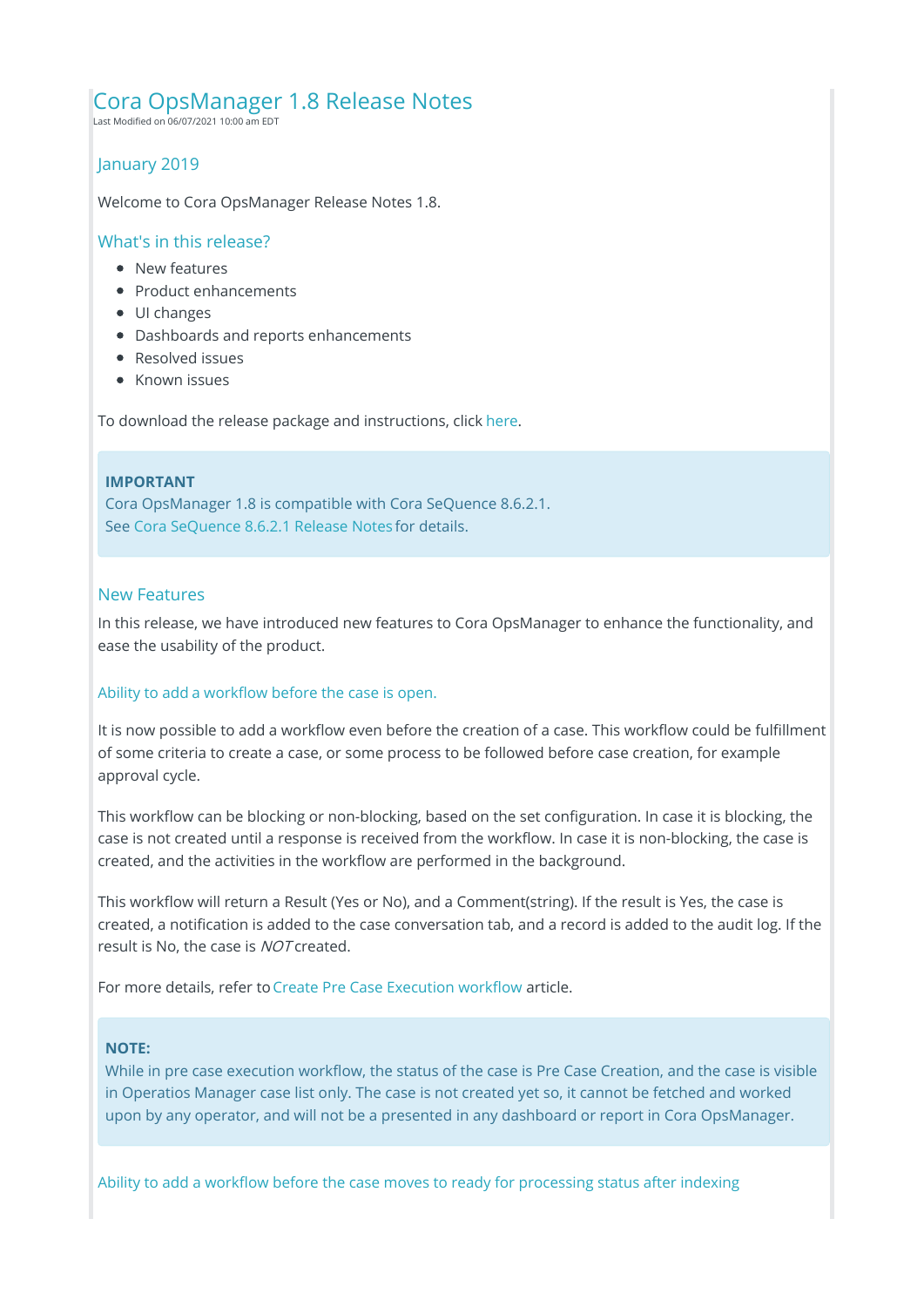It is now possible to add a workflow before the case moves to ready for processing status after indexing. This workflow could be fulfillment of some criteria to open a case, and start processing after indexing, or some process to be followed before sending the case for processing.

If this workflow is configured to be blocking, the case is not moved to ready for processing status until a response is received from the workflow. In case it is non-blocking, the case is moved to ready for processing status, and the activities in the workflow are performed in the background.

This workflow will return a Result (Yes or No), and a Comment (string). If the result is Yes, the case status changes to Ready For Processing, a notification is added to the case conversation tab, and a record is added to the audit log. If the result is No, the case is closed, and the status changes to Reject From PreCase.

For more details, refer to Create pre ready for processing workflow article.

# Ability to add a workflow before the case moves to pending closure status

It is now possible to add a workflow before the case moves to Pending Closure status. This workflow could be fulfillment of some criteria to send the case to Pending Closure status, or some process to be followed before moving case to pending closure.

This workflow can be blocking or non-blocking, based on the set configuration. In case it is blocking, the case is not moved to pending closure, and is not visible to Operators until a response is received from the workflow. In case it is non-blocking, the case is moved to pending closure status, and the activities in the workflow are performed in the background.

This workflow will return a Result (Yes or No), and a Comment (string). If the result is Yes, the case status changes to Pending Closure, a notification is added to the case conversation tab, and a record is added to the audit log. If the result is No, the case status changes to Approval Cycle Rejected, a notification is added to the case conversation tab, and a record is added to the audit log.

For more details, see Create pre case pending closure workflow article.

# Auto fetch of a case for some scenarios to minimize clicks for end users

To ease the work of end users (Operators), and save clicks, we have introduced auto fetch of a case in the following scenarios. The user need not click Fetch task on the case,

- After indexing the case, when the case is ready for processing, and the same operator continues to work on the case.
- On clicking **Make Available.**
- On deleting an email draft.
- On using auto assign feature, the system assigns and fetches the case to the assigned user.

# Email suggestions from address book (uploaded through a CVS file)

Now you can get suggestions while adding email Ids on the To field in the New email window. As you start keying in the mail Id, the suggestions from the address book are displayed in a list, as shown in the below image. If the email added by the user is not in the list, the user will still be able to use it as long as it is valid.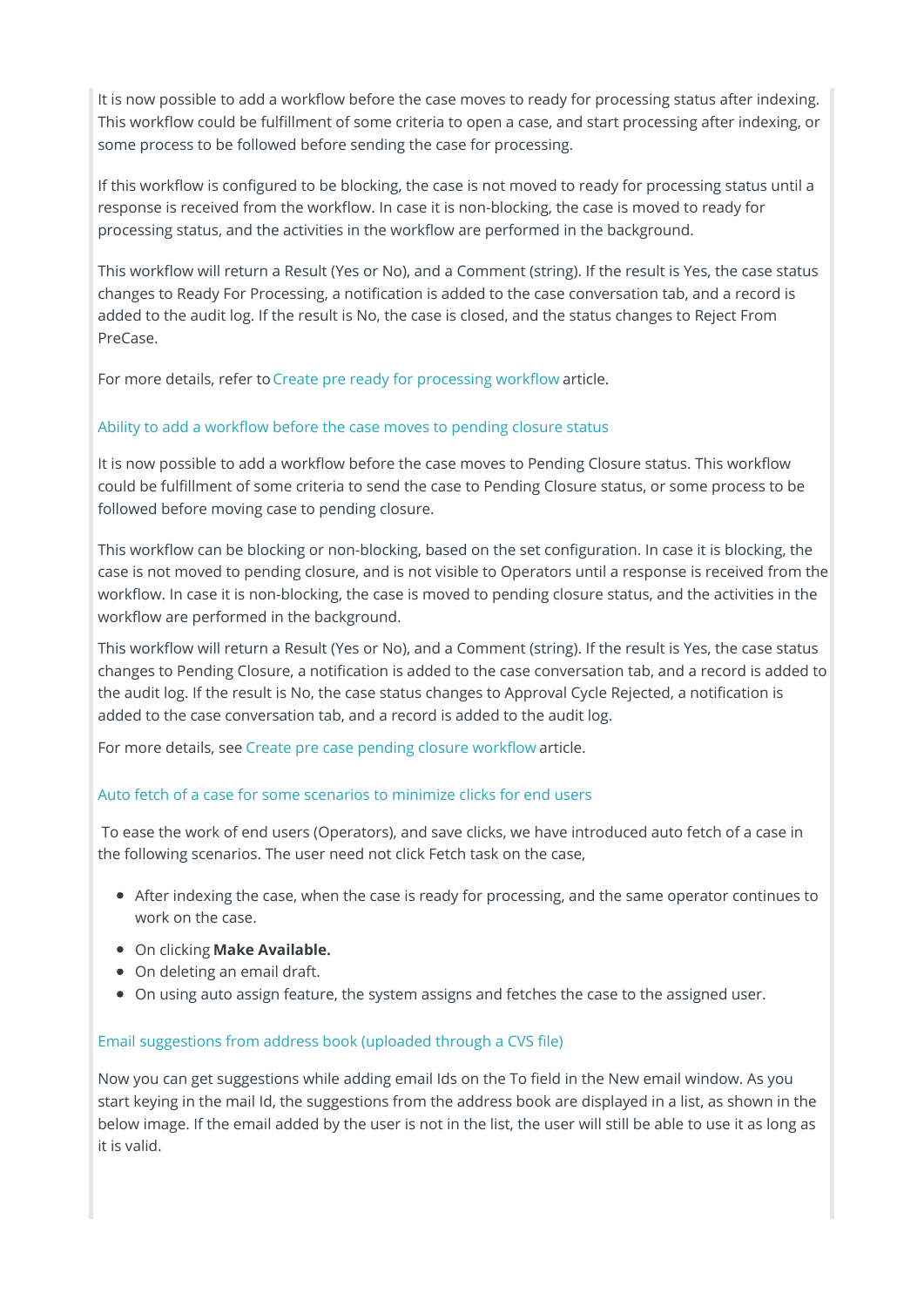| New Message                                                                                                                                 | × |
|---------------------------------------------------------------------------------------------------------------------------------------------|---|
|                                                                                                                                             |   |
| To*                                                                                                                                         |   |
| ad                                                                                                                                          |   |
| Uri Briskin                                                                                                                                 |   |
| uri.b@genpact.com                                                                                                                           |   |
| Kobe Brayent                                                                                                                                |   |
| blackmumba@kobe.net                                                                                                                         |   |
| Captain Nemo                                                                                                                                |   |
| noone@genpact.digital                                                                                                                       |   |
| John Smith                                                                                                                                  |   |
| john.smith@genpact.com                                                                                                                      |   |
| Lebron James                                                                                                                                |   |
| kingjamesl@genpact.digital                                                                                                                  |   |
|                                                                                                                                             |   |
| Attachments                                                                                                                                 |   |
| <b>Choose Attachments</b>                                                                                                                   |   |
|                                                                                                                                             |   |
|                                                                                                                                             |   |
|                                                                                                                                             |   |
| More Options<br>٠                                                                                                                           |   |
|                                                                                                                                             |   |
| ּ ר<br>$\!\!\!\!\times$<br>Ê<br>$C^{\prime}$ .<br>酯<br>$\underline{\mathbf{U}}$<br>$\, {\bf B}$<br>$\boldsymbol{I}$<br>$A \times \emptyset$ |   |
|                                                                                                                                             |   |
| <b>N</b><br>$=$<br>$\equiv$<br>$\equiv$<br>$\equiv$<br>$=$<br>$=$<br>Calibri<br>C <sub>1</sub>                                              |   |
|                                                                                                                                             |   |

It is possible to upload records to Address book in Cora OpsManager, through a CVS file. For more details, see the Create Organization Address Book article.

## **NOTE**

We have removed the option to add the recent recipients list (that was displayed on clicking the icon) to the "To" and "CC" fields.

## One-click import of workflows while installation or upgrade

To minimize the efforts while installation or upgrade of Cora OpsManager, we have introduced a new deployment tool to import many workflows to Cora OpsManager in one click.

This helps developers to save time and efforts of importing many workflows to Cora OpsManager, one at a time.

#### Option to change default email address for case related email communications

You can now change the sender email address on case related email communications at any point of time while processing the case. The address chosen by the user is the one from which case related emails will be sent. To choose the email Id, a **Case Communication Email** drop down list field is made available on the following windows:

• Manual case creation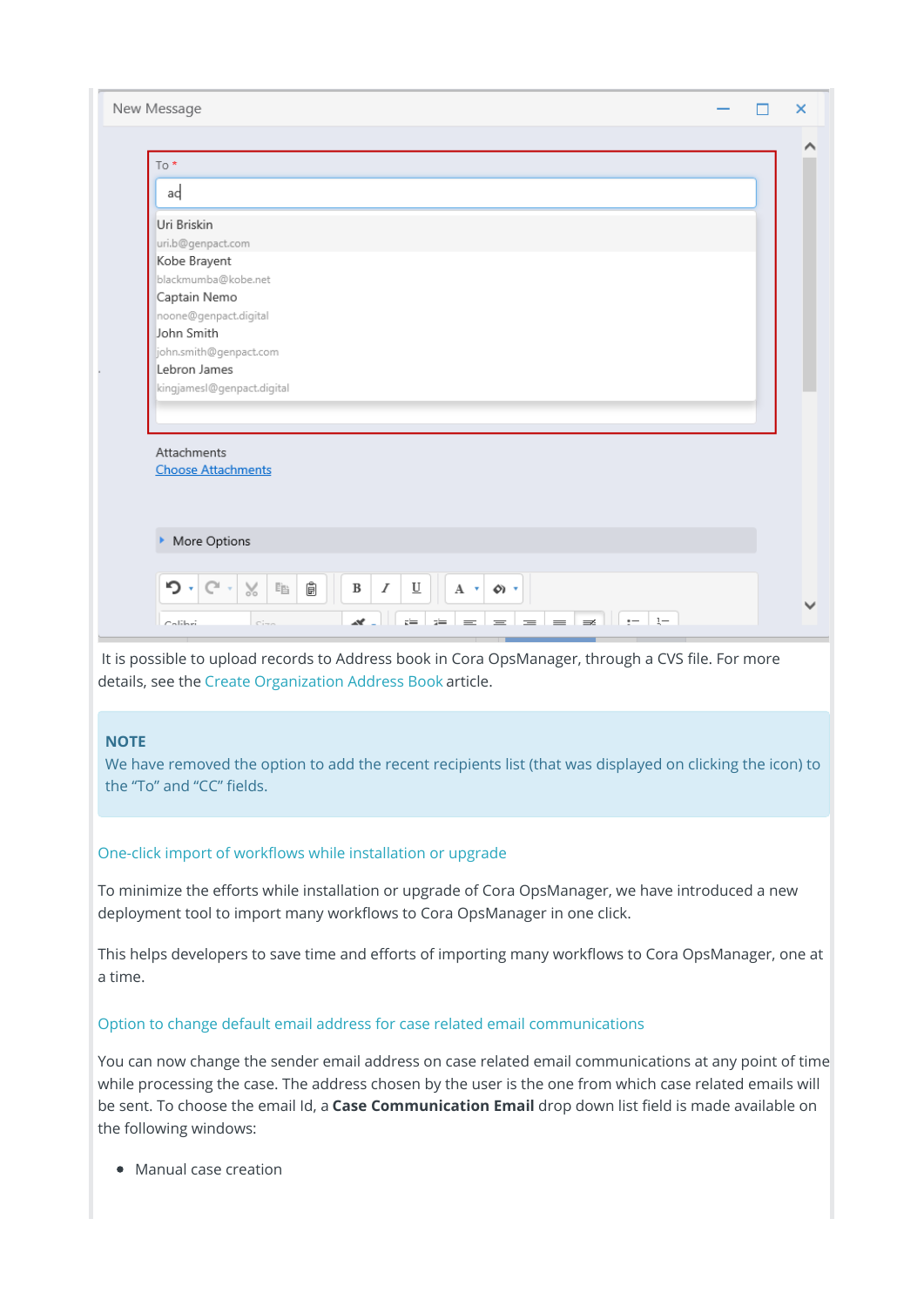| Category *             |                    | Type *                                                      |   | Sub Type *  |               |
|------------------------|--------------------|-------------------------------------------------------------|---|-------------|---------------|
| Loans                  | v                  | Home Loans                                                  | v | Renovations | ÷             |
| Priority *             |                    | Case Communication Email *                                  |   |             |               |
| High                   | $\mathbf{v}$ .     | opclistener@outlook.com                                     |   |             |               |
|                        |                    | opclistener@outlook.com                                     |   |             |               |
|                        |                    | johnsmithopslistener@gmail.com                              |   |             |               |
|                        |                    | testopscenter@gmail.com<br>itissues.chanyr@gmail.com        |   |             |               |
| <b>Attachments</b>     |                    | ordermanagment.chanyr@gmail.com                             |   |             |               |
|                        |                    | subgrouplistener@outlook.com<br>uri.briskin1986@outlook.com |   |             |               |
| <b>Add Attachment</b>  |                    | uri.briskin6891@outlook.com                                 |   |             |               |
| File                   | <b>Uploaded By</b> | order.chany@outlook.co.il                                   |   | Date        | <b>Remove</b> |
| No records to display. |                    | devstg@gmail.com<br>order.chany@outlook.co.il               |   |             |               |
|                        |                    | devstg@gmail.com                                            |   |             |               |
|                        |                    |                                                             |   |             |               |

- Indexing task Choose email Id from the Case Communication Email drop down in the Case Properties section.
- Case details click Edit to edit the case details, and change email Id from the Case Communication Email drop down.

For selection, the drop down displays the list of all the mail Ids added as *Originated mail* in the MailboxRoutingConfig lookup table (**Administration** > **Lookup Table** > **ICM Data Model**).

The default value displayed in the field is added in the Default email from address parameter in PlatformConfig lookup.

#### **NOTE:**

The language for email communication is auto set based on the email Id chosen for case communications (based on the definition in mailbox routing config lookup). So language field will not be displayed in the case anymore.

## **NOTE:**

The email Id for case communications is *NOT* dependent on team and category anymore.

## Product Enhancements

In this release, we have enhanced some of the existing features for better functionality.

## Split email listener workflow into two separate workflows for activity and logic

From this release onwards, we have split the Email Listener workflow into two, ICM Email Listener (for Email Listener activity) and *ICM Email Logic* (for Email Listener logic).

ICM Email Listener has the mailbox details like Username, password, and protocol for Cora OpsManager. In this release, you must duplicate this workflow for each email listener that you use in the project, for one last time.

ICM Email Logic has all the background processing that occurs before the case is created.

## **NOTE:**

If in production environment, **Do Not** delete the existing email listener workflows but **Disable** the job from their workflows.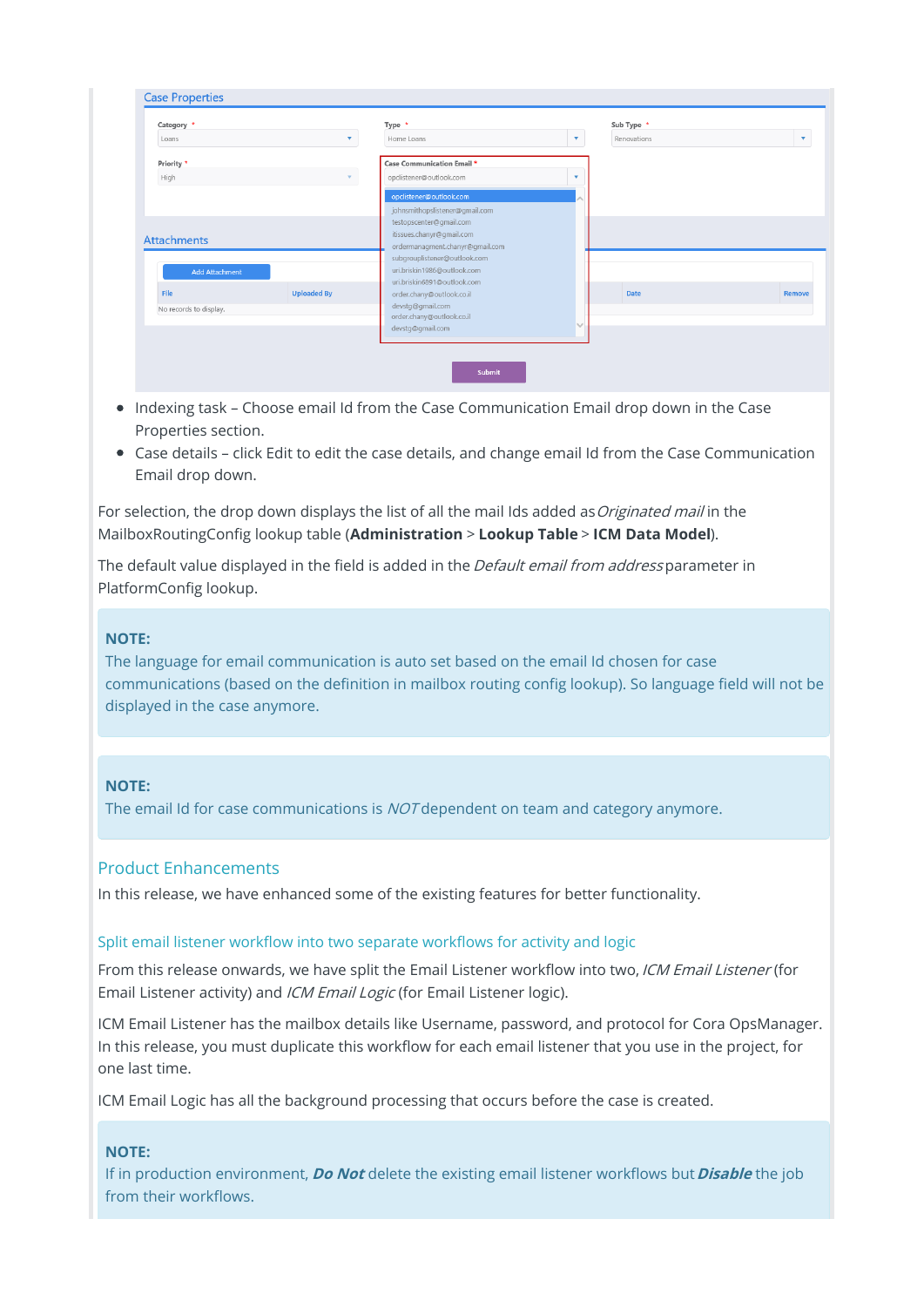## Access case conversation without fetching the task

You can now access the case conversation even without fetching the task. An Open button is made available on the case Conversations tab to view the conversations.

|                  | <b>Fetch Task</b>                                              |                  |                                                                     |          |                          |                                |                                                        |
|------------------|----------------------------------------------------------------|------------------|---------------------------------------------------------------------|----------|--------------------------|--------------------------------|--------------------------------------------------------|
|                  | Indexing Required                                              |                  | $\bullet$<br><b>Ready for Processing</b>                            | With SME | With QA                  | O<br>Pending Closure           | $\wedge$                                               |
|                  | 31458 Test272018-09-03 09:20:07.618                            |                  |                                                                     |          |                          |                                | Created 25/10/2018 16:41:14 Target 28/10/2018 19:00:00 |
|                  | <b>Status</b><br><b>Ready for Processing</b>                   | Priority<br>High | Category<br>Loans                                                   |          | <b>Type</b><br>Omer Type | <b>Sub Type</b><br>Renovations | <b>More Details</b>                                    |
|                  | Audit Log<br>Conversations                                     | Attachments      | Linked Cases                                                        |          |                          | <b>Actions</b>                 |                                                        |
|                  | Sender                                                         |                  | <b>Message</b>                                                      |          | <b>Actions</b>           |                                |                                                        |
| $\triangleright$ | From: opslistener3@pnmsoft.com<br>To: Opslistener3@pnmsoft.com |                  | Subject: Test272018-09-03 09:20:07.618<br>Date: 25/10/2018 16:41:14 |          | Open                     | <b>PROPERTIES</b>              |                                                        |
|                  |                                                                |                  |                                                                     |          |                          |                                |                                                        |
|                  |                                                                |                  |                                                                     |          |                          |                                |                                                        |
|                  |                                                                |                  |                                                                     |          |                          |                                |                                                        |
|                  |                                                                |                  |                                                                     |          |                          |                                |                                                        |

#### Open action does not apply any validation

You can now open any conversation, on the case Conversations tab, without filling all the mandatory fields in the case Properties section.

#### Introduced text editor in Cora OpsManager

We have introduced new text editor in Cora OpsManager to ease text formatting for user, wherever applicable.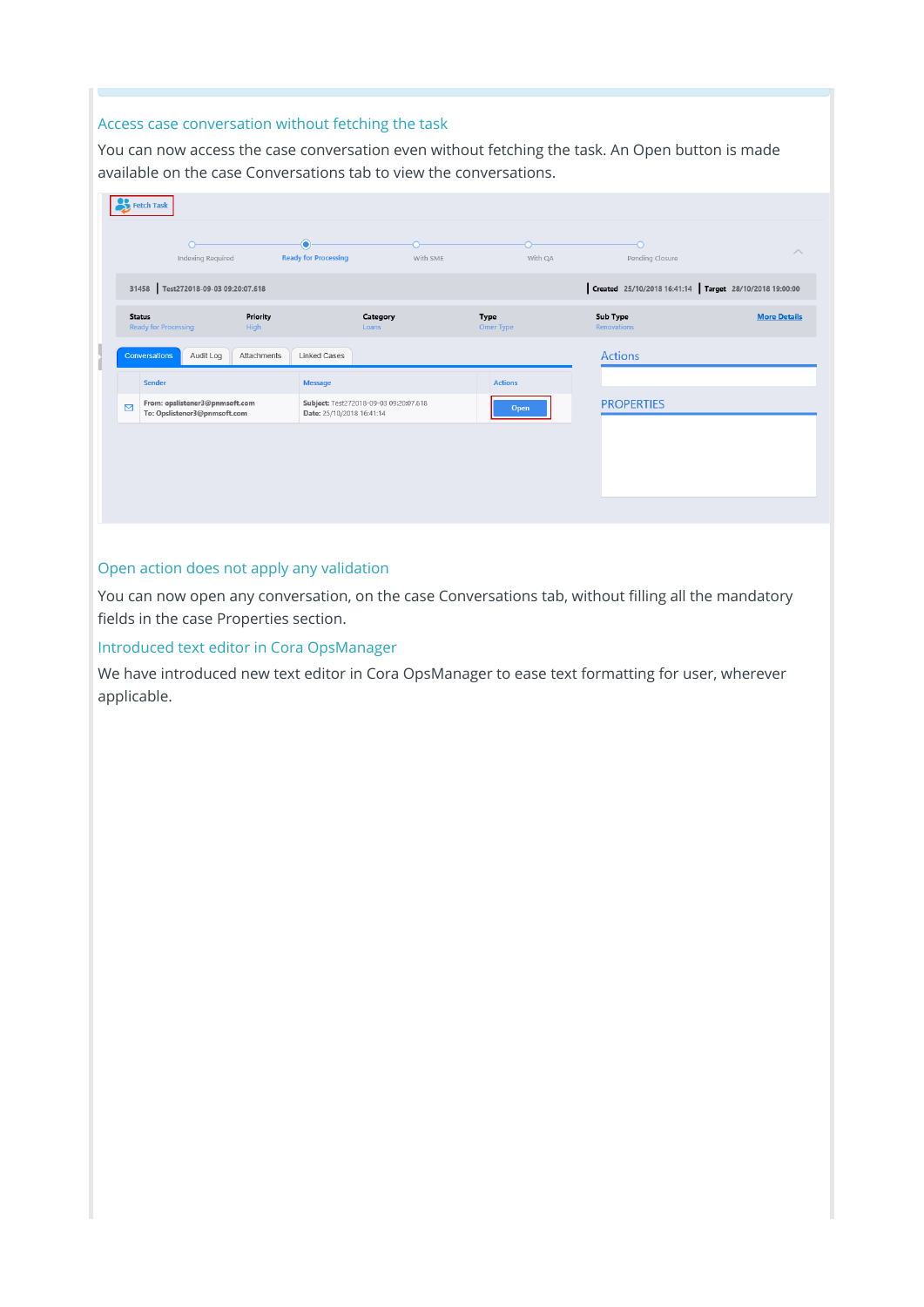| New Message                                                                                                                                                                                                                                                                                                                                    | n                   | $\pmb{\times}$ |
|------------------------------------------------------------------------------------------------------------------------------------------------------------------------------------------------------------------------------------------------------------------------------------------------------------------------------------------------|---------------------|----------------|
| Ê<br>$\mathcal{P} \cdot \mathbb{C}$<br>$\!\!\!\!\!\times$<br>$\mathbb{F}$<br>$\boldsymbol{I}$<br>$\underline{\underline{\mathsf{U}}}$<br>$\, {\bf B}$<br>A $\left  \mathbf{v} \right $<br>$\phi$<br>늝<br>$\mathbf{N}$ .<br>譚<br>事<br>$\mathrel{\mathop:}=$<br>髪<br>Calibri<br>Size<br>手<br>亖<br>三<br>$\equiv$<br>$\mathbf{v}$<br>$\bar{\rm v}$ |                     | $\wedge$       |
| Test new signature                                                                                                                                                                                                                                                                                                                             | $\hat{\phantom{a}}$ |                |
|                                                                                                                                                                                                                                                                                                                                                |                     |                |
| <b>Choose Template</b>                                                                                                                                                                                                                                                                                                                         | $\searrow$          |                |
| Save and Close<br><b>Send Message</b>                                                                                                                                                                                                                                                                                                          |                     | v              |

# Two new columns in config file – Input Channel and Indexer

You can choose to display two new columns, Input channel and Indexer in the Operations Manager, Team Leader, and Team Member grids. To make these two columns visible change the Visible property to True for these two columns.

# **NOTE:**

If you make changes to the config file, you need to reapply changes every time you upgrade to a later version of OpsManager.

# Add requester email body to case creation notification email

It is now possible to add email body from requesters' email to the case creation notification email. To add email body, add the following expression to all case creation notification templates:

{{= it.Query }}

# UI changes

Cora OpsManager UI has been enhanced for better user experience.

## Case communication email selection field added

A new Case Communication Email drop down is added on the following pages, for case communication email selection:

- Manual case creation
- Indexing task
- Case details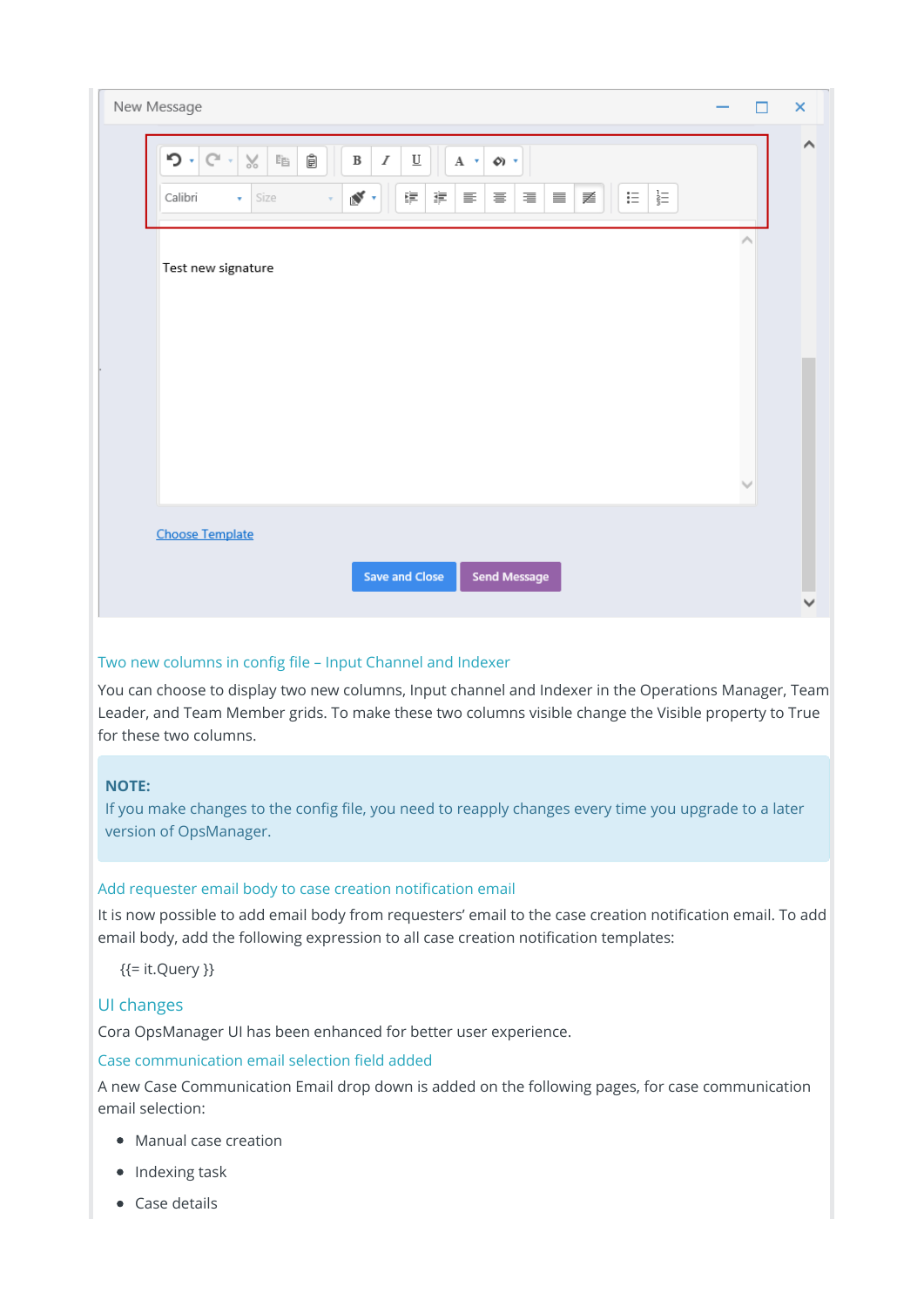$\bullet$  Edit case details

Renamed or changed placement of fields on manual case creation page

- Renamed Email Address field to Case Communication Email, and placed in Case Properties section.
- Moved Priority field, and placed below Category field in Case Properties section.

# Dashboard and Reports Enhancements

In this release, we have enhanced the Dashboards and Reports in Cora OpsManager for improved user experience.

## Support special characters in teams names

We have enabled support of special characters caret (^), ampersand (&), asterisk (\*), underscore (\_), and at sign (@) in the team names displayed in dashboards and reports.

## Two column bar chart and drill down report for Accuracy by team (for Operations Manager) and Accuracy by team member (for team leader)

For Accuracy by team graph in Operations Manager dashboard, and Accuracy by team member graph in Team Leader dashboard, two column bar graphs are displayed with both Pass and Fail results. On clicking any one of the columns, a drill-down report is displayed with details.



## Current open QA tasks (for team leader) and Current open QA tasks by team (for Operations Manager)

For Team Leaders, a new object 'Current Open QA Tasks', and a related drill down report is added. This object displays the number of all open tasks that are pending for QA audit for the selected team, within the selected date range.

For Operations Manager, a new graph 'Current Open QA Tasks By Team', and a related drill down report is added. This graph displays a bar chart with all open tasks that are pending for QA audit divided by the teams, within the selected date range.

# Resolved Issues

| 19311                                             | EIX                                                                                 |
|---------------------------------------------------|-------------------------------------------------------------------------------------|
| If the user does not have role he would see       | ie user does not have any role, he will i<br>- Reviewed as a first are available in |
| Beply All button was not translated to            | puttor is now translated to both                                                    |
| <b><i>Then. breview was missing in the</i></b>    | comment preview is made available in the                                            |
| <u>Entre getting changed in message boxes on </u> | The font remains same.                                                              |
|                                                   |                                                                                     |